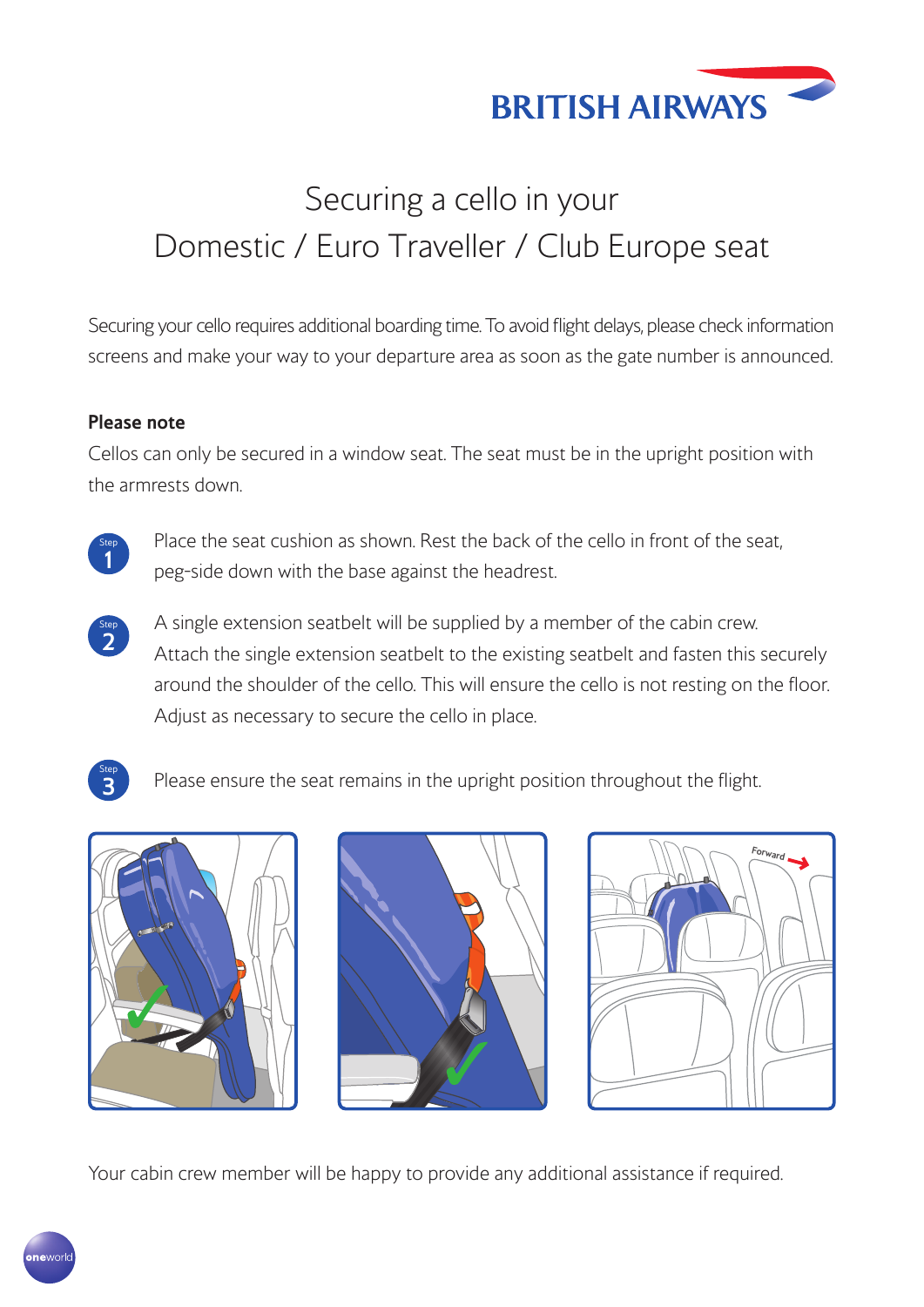

### Securing a cello in your World Traveller seat

Securing your cello requires additional boarding time. To avoid flight delays, please check information screens and make your way to your departure area as soon as the gate number is announced.

#### **Please note**

Cellos can only be secured in a window seat. The seat must be in the upright position with the armrests down.



Place the seat cushion as shown. Rest the back of the cello in front of the seat, peg-side down with the base against the headrest.



A single extension seatbelt will be supplied by a member of the cabin crew. Attach the single extension seatbelt to the existing seatbelt and fasten this securely around the shoulder of the cello. This will ensure the cello is not resting on the floor. Adjust as necessary to secure the cello in place.



**3** Please ensure the seat remains in the upright position throughout the flight.







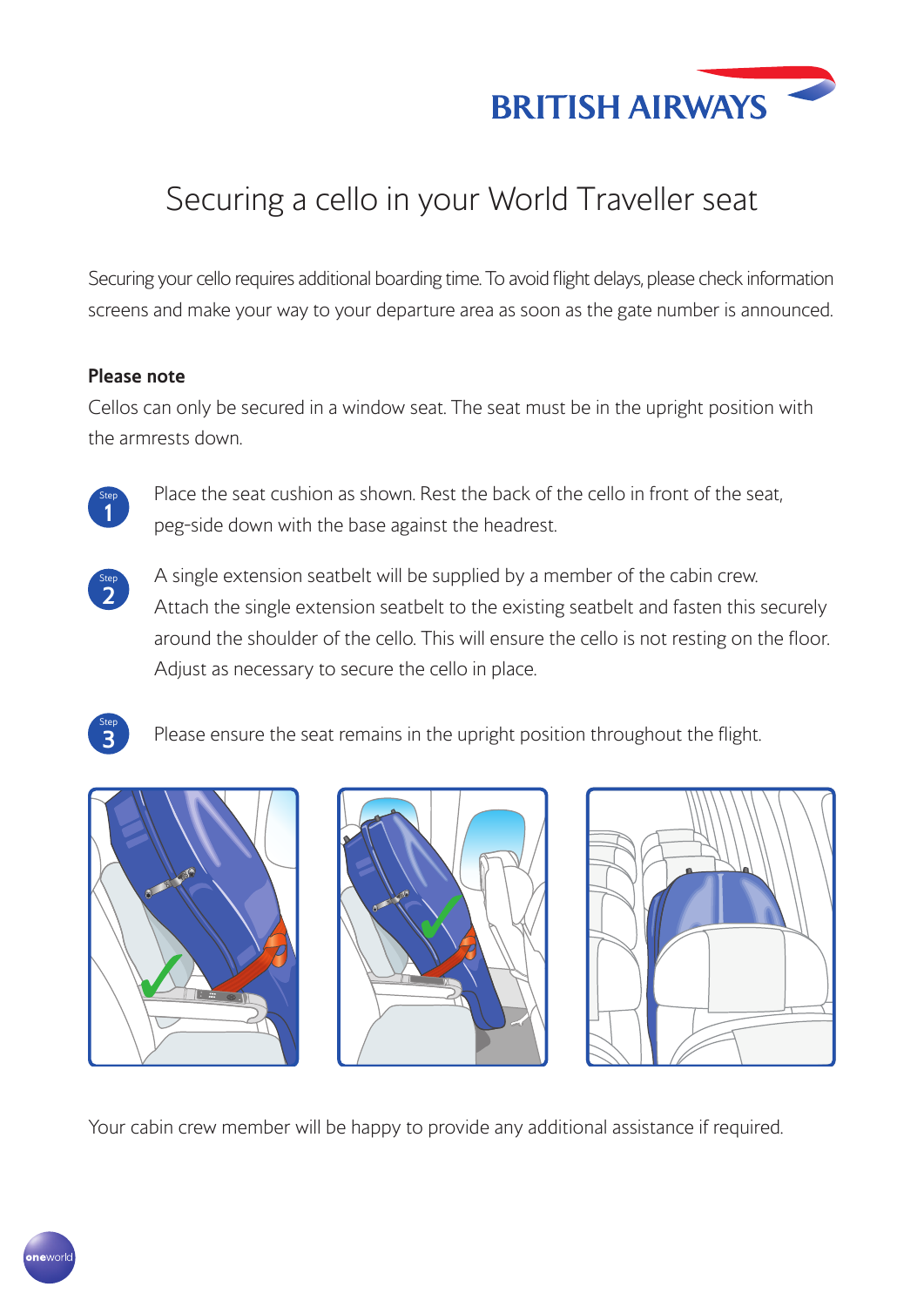

### Securing a cello in your World Traveller Plus seat

Securing your cello requires additional boarding time. To avoid flight delays, please check information screens and make your way to your departure area as soon as the gate number is announced.

#### **Please note**

Cellos can only be secured in a window seat. The seat must be in the upright position with the armrests down.



Place the seat cushion as shown. Rest the back of the cello in front of the seat, peg-side down with the base against the headrest.



Step<br>3

A single extension seatbelt will be supplied by a member of the cabin crew. Attach the single extension seatbelt to the existing seatbelt and fasten this securely around the shoulder of the cello. Adjust as necessary to secure the cello in place.

**<sup>3</sup>** Extend the leg rest so that the fingerboard rests on it securely. This will ensure the cello is not resting on the floor.



Please ask your cabin crew for additional assistance if required. 

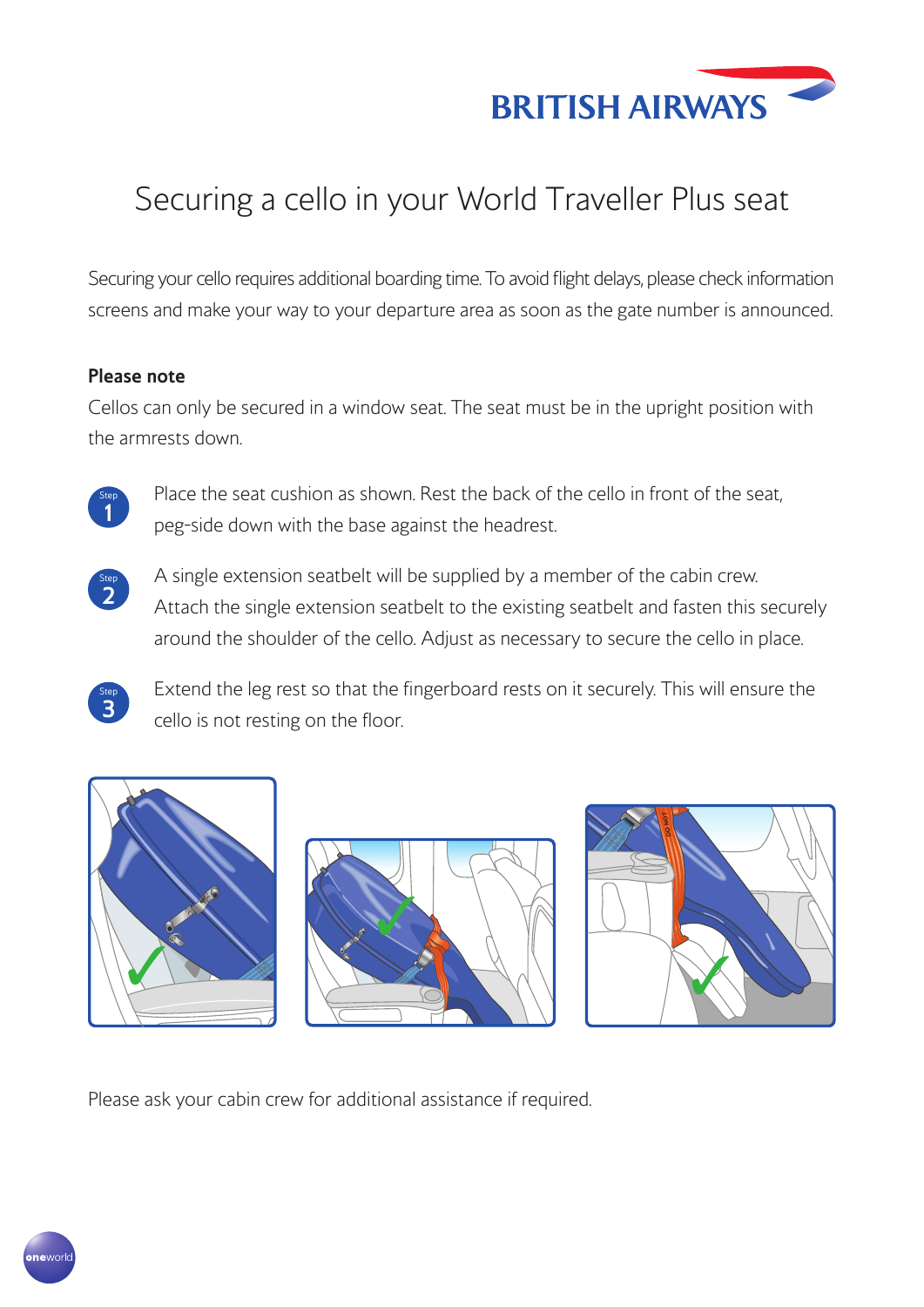

### Securing a cello in your Club World seat

Securing your cello requires additional boarding time. To avoid flight delays, please check information screens and make your way to your departure area as soon as the gate number is announced.



Adjust the seat so it's in the lie-flat position. Place the cello on the seat with the base towards the headrest.



Add padding (eg. blankets) at contact points to prevent any damage to the cello and seat.



Connect the seat belt securely over the cello case through the handle and adjust as necessary.